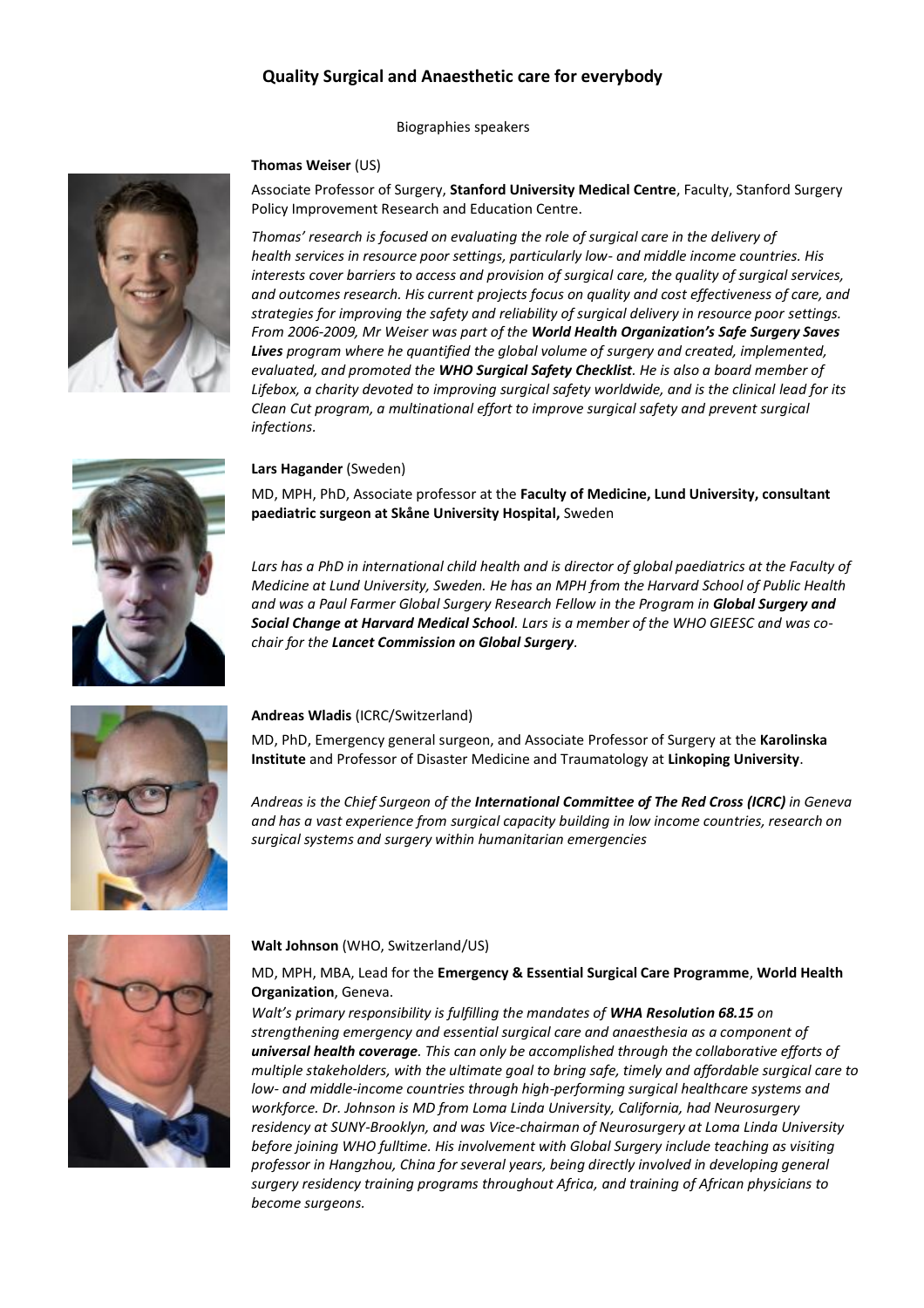

# **Nobhojit Roy** (India)

MBBS, MS, MPH, PhD, Professor at the **Tata Institute of Social Sciences** (Deemed University), Mumbai

*Nobhojit is a visiting Professor for Public Health at the Tata Institute of Social Sciences (Deemed University) in Mumbai, India. Dr. Roy trained as a Trauma Surgeon in India and the UK and holds an MPH from John Hopkins University. He served as a rural surgeon in rural and tribal areas of India before he became Chief of Surgery at the BARC Hospital in Mumbai. His areas of research interest are affordable surgery, preventable trauma deaths, trauma scoring systems and prehospital care in resource-poor settings. He has worked closely with the World Health Organisation as PI of the Trauma Patient Safety Checklist and as senior expert on competence for mass casualty events, in limited-resource settings.*

### **Anna Dare** (Canada)

### MD, PhD, general surgery resident and global health researcher, **University of Toronto**

*Anna has a long-standing interest in improving access and equity in surgical care, particularly among indigenous populations and in low- resource settings. Her current research focuses on developing robust epidemiological evidence on mortality from surgical conditions in low- and middle-income countries and relating this to factors which affect access to surgical care. Anna was a Commissioner on the Lancet Commission on Global Surgery, and lead the cancer surgery chapter for the Disease Control Priorities Network. Her clinical and research work has taken her throughout the Western Pacific, South Asia, and West Africa.* 



#### **Johan von Schreeb** (Sweden)

MD, PhD, general surgeon, associate professor **Karolinska Institute**.

*Johan leads the centre for research on health care in disasters at Karolinska Institute. His research aims at providing scientific evidence to support improvements in assisting people and populations affected by disasters worldwide. The research explores how health needs and risks vary depending on type of disaster and context. The studies also include optimal use of trauma care with limited resources and predictions models for early trauma mortality. Johan was cofounder of Médecins Sans Frontières in Sweden.*



### **Ibrahim Bundu** (Sierra Leone)

Senior specialist orthopaedic surgeon MOHS, Department of Surgery, Connaught Hospital, Freetown, Sierra Leone, Senior Lecturer, **University of Sierra Leone**.

*Ibrahim is former regional surgeon for eastern and northern Sierra Leone, former head of surgery Connaught Hospital and associate lecturer department of surgery college of medicine and allied health sciences, University of Sierra Leone. Ibrahim has first-hand experiences with the challenges of building surgical capacity in Sierra Leone, and has been a regular trainer in the CapaCare's surgical training programme since 2014.* 



#### **Ben Liu** (UK)

MD, consultant General and Colorectal Surgeon at Glan Clwyd Hospital in **Betsi Cadwaladr University Health Board**, Wales

*Ben is a fellow of the Royal College of Surgeons (Edinburgh) in General and Colorectal Surgery and the European Board of Surgery in Coloproctology. Ben completed a Master's Degree in Surgical Science and Practice at Oxford University with the Dissertation "A single-blinded experimental study on task-shifting: Assessing the acquisition of new surgical skills between medically qualified and non-medically qualified surgical trainees in a low resource area".* 

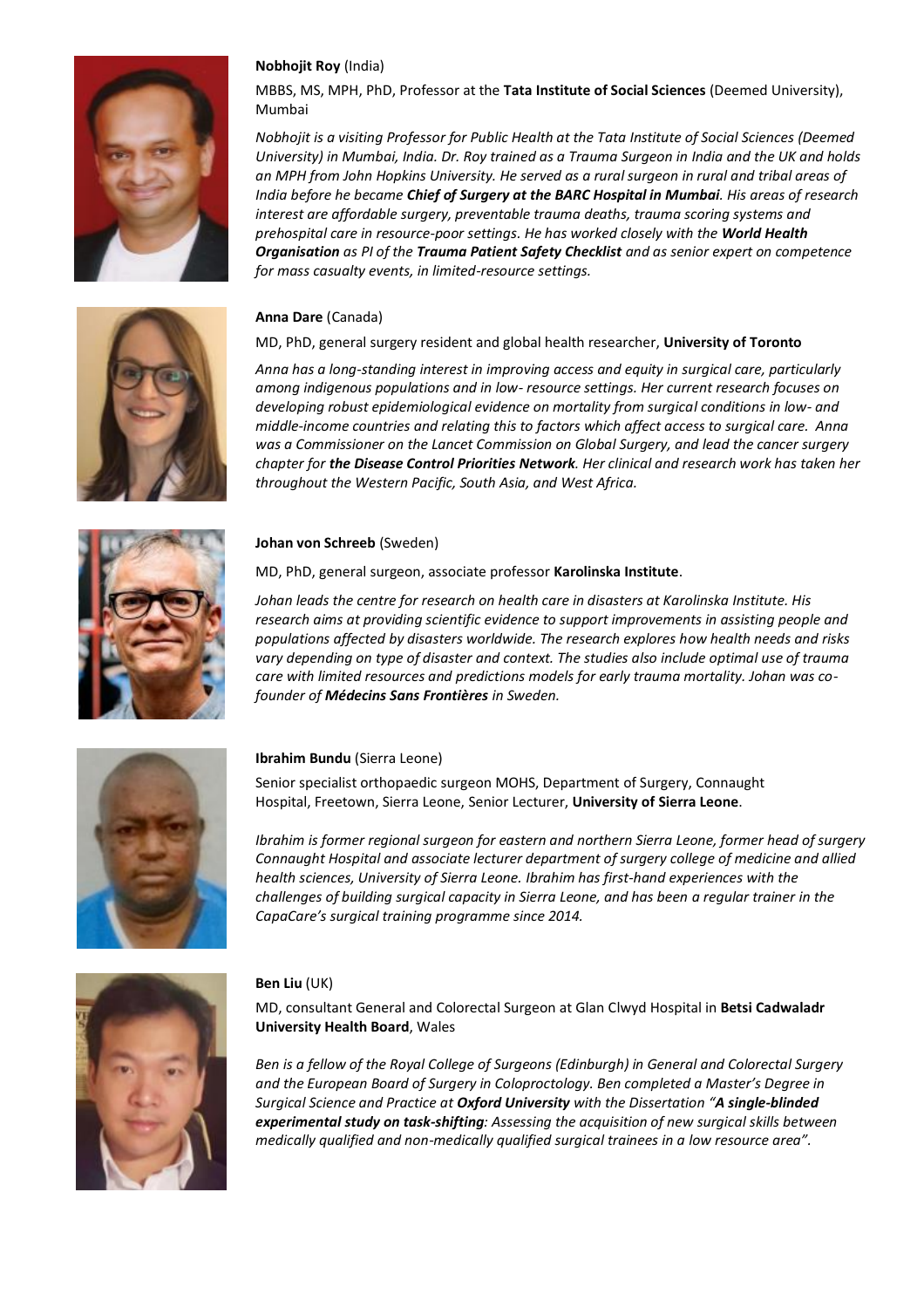

## **Seibatu Sia Kemoh** (Sierra Leone)

#### **Surgical Assistant Community Health Officer**

*Seibatu qualified as a Community Health Officer (CHO), from the School of Community Health and Clinical Sciences, Njala University, Bo Campus in 2010. She worked at the Ngalu Community Health Centre until she started in CapaCare's surgical training programme (STP) in May 2015. She graduated in October 2017. Seibatu was awarded best STP student and was for this invited to visit Norway for the surgical symposium.*

**Pär Nordin** (Sweden)

MD, PhD, Associate professor at the Faculty of Medicine, **Umeå University**, consultant specialist surgeon at **Östersund Hospital**, Sweden.

*Pär is the chairman of the Register Committee of the Swedish Hernia Register. Besides being a practising abdominal surgeon in central Sweden, he has extensive clinical and research experience related to groin hernias both in high and low-income countries.* 



#### **Theo Wiggers** (Holland)

MD, PhD, FRCS, University Medical Centre Groningen, **Chief Medical Officer of INCISION**

*Theo has been a surgeon and trainer in surgical oncology for almost 30 years and holds several advisory and supervisory board positions for healthcare organizations, with special attention to quality control. He is one of three founding fathers of INCISION. INCISION as part of the SurgAssist consortium are with funding from the European Union's Horizon 2020 developing a state-of the-art step-by-step E-learning surgical teaching platform with high quality 2D and 3D films of 250 common surgical procedures. Together with courses, interactive 3D anatomical models, extra medical content these features form one structured and integrated source for surgical skills knowledge, useful to surgical care providers all across the globe.*



### **David Jayne** (UK)

Professor of Surgery, St. James's **University Hospital Leeds** and Hon. Consultant Surgeon **Leeds Teaching Hospital Trust**.

*David's clinical interests include minimally invasive surgery for colorectal cancer and pelvic floor dysfunction. In 2012, he was awarded a prestigious NIHR Research Professorship to accelerate research and implementation of new surgical technologies into clinical practice. He is Chief Investigator for several NIHR portfolio clinical trials, including MRC/NIHR ROLARR (robotic versus laparoscopic surgery for rectal cancer), HTA/NIHR FIAT (fistula plug versus surgeon's preference for fistula-in-ano), MRC/NIHR GLiSten (next generation fluorescent lymph node staging in colon cancer), HTA/NIHR SaFaRI (sacral nerve stimulation versus Fenix magnetic anal sphincter for adult*  faecal incontinence), and MRC/NIHR IntAct (intraoperative fluorescence angiography to prevent *anastomotic leak). He is Clinical Director of the Leeds NIHR Healthcare Technology Co-operative (HTC) in Colorectal Therapies, which aims to create a national network of clinicians, academics, patient and public representatives, and commercial partners to develop novel solutions to unmet clinical need in colorectal disease. In 2017, he led a successful application to establish an NIHR Global Health Research Group, which builds on his surgical technologies and clinical trials research, for application in low resources countries.*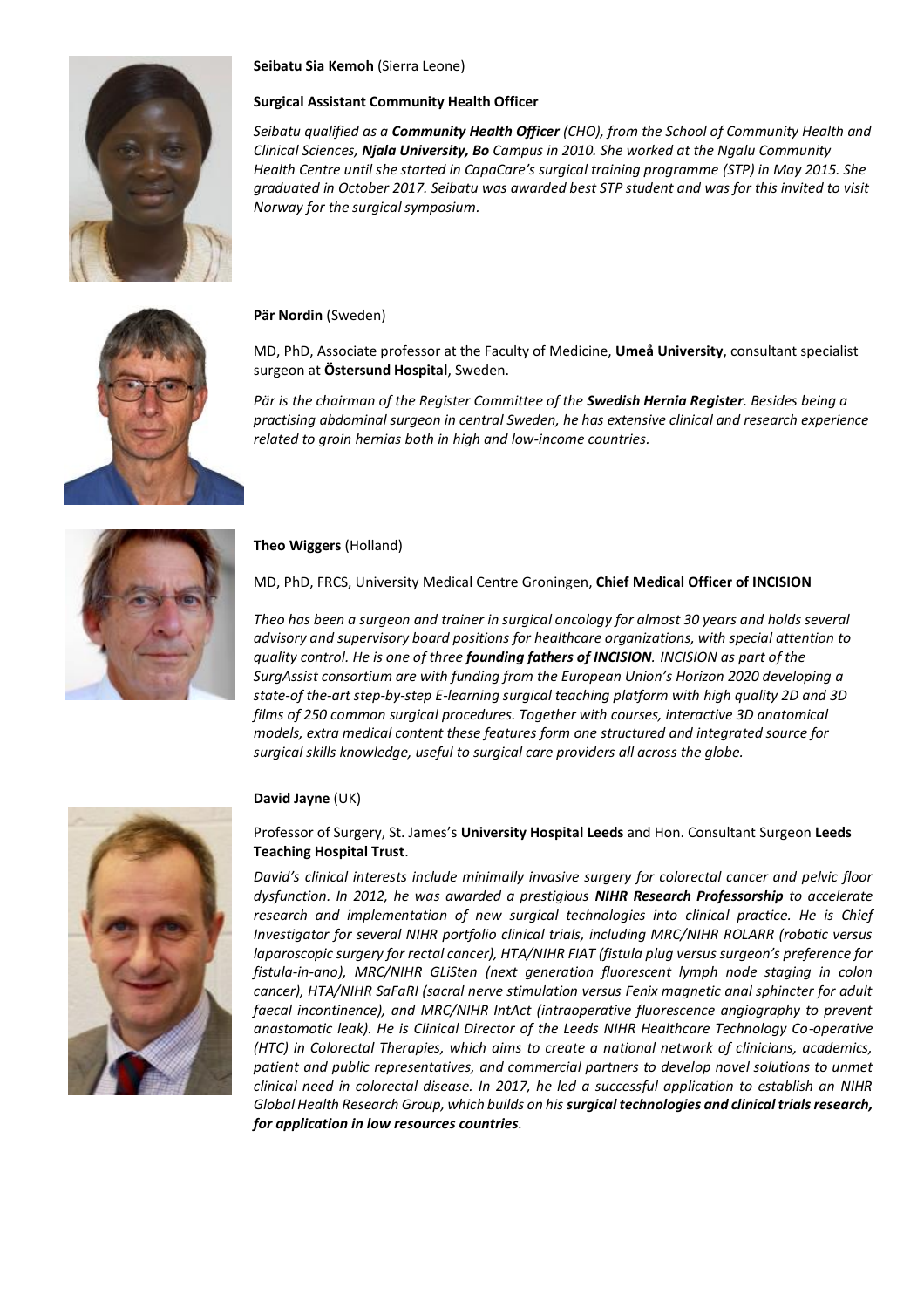

### **Jessica Beard** (US)

# MD, MPH, trauma surgeon Assistant Professor of Surgery at **Temple University Hospital, Philadelphia**, Pennsylvania

*Jessica completed medical school at Yale School of Medicine, general surgery residency at University of California-San Francisco, and trauma and surgical critical care fellowship at the University of Pennsylvania. She also completed a Masters in Public Health at the University of California-Berkeley. Her research interests include global surgery and firearm injury epidemiology and prevention. She has extensive research and clinical experience in East and West Africa and has been involved in teaching laparoscopic skills and studying task-sharing in Tanzania and studying hernia epidemiology in Ghana. Currently, she heads a research project on outcomes after training in low-cost mesh inguinal hernia repair for surgeons and non-surgeons in Ghana.*

# **Torben Wisborg** (Norway)

MD, PhD, Professor of anaesthesia at the **University of Tromsø**, Norway, consultant anaesthetist at Hammerfest Hospital, and **Director of the Norwegian National Advisory Unit on Trauma**, Oslo.

*Torben graduated from University of Copenhagen. He has a PhD on trauma team training based on ten years of experience on with strengthening trauma teams in Norway and northern Iraq. Main research interests are trauma systems, trauma epidemiology, trauma teams and trauma team training. He is associate editor of Acta Anaesthesiologica Scandiavica.*



### **Tina Gaarder** (Norway)

MD, PhD, Consultant General and Trauma surgeon, **Director of Trauma at Oslo University Hospital** (OUHU), Ullevål, Oslo, Norway

*Christine founded the OUHU formal Trauma Service in 2005 and later the national advisory board for trauma. Responsibilities include clinical, administrative, educational and quality improvement in trauma. Head of the Norwegian Surgical Society Committee on Trauma. Involved in the development and revision of the national trauma system. Running national trauma educational programmes and involved in international trauma surgical training. President elect in IATSIC (International association for trauma surgery and intensive care).*



### **Jannicke Mellin-Olsen** (Norway)

MD, DPH, Consultant Anaesthesiologist at the Department of Anaesthesia, Intensive Care and Emergency Medicine, **Baerum Hospital**, Oslo, Norway, but did her medical studies and postgraduate training at NTNU.

*Jannicke is the President Elect of the World Federation of Societies of Anaesthesiologists as well as Secretary, European Society of Anaesthesiology and past President of the European Board of Anaesthesiology. Being involved in national and global health through education, patient safety and health politics, she was the driving force for the Helsinki Declaration on Patient Safety in Anaesthesiology which has gained global support. She is also previous Director Global Medical Support, dealing with remote medical assistance and air ambulance services and was also medical director for MedAire, Europe (responsible for Europe Middle East and Africa). Jannicke was the first Norwegian female doctor to complete voluntary military services, serving in UNIFIL in Lebanon, and she has later made civilian missions via Red Cross organisations in several parts of the world.*